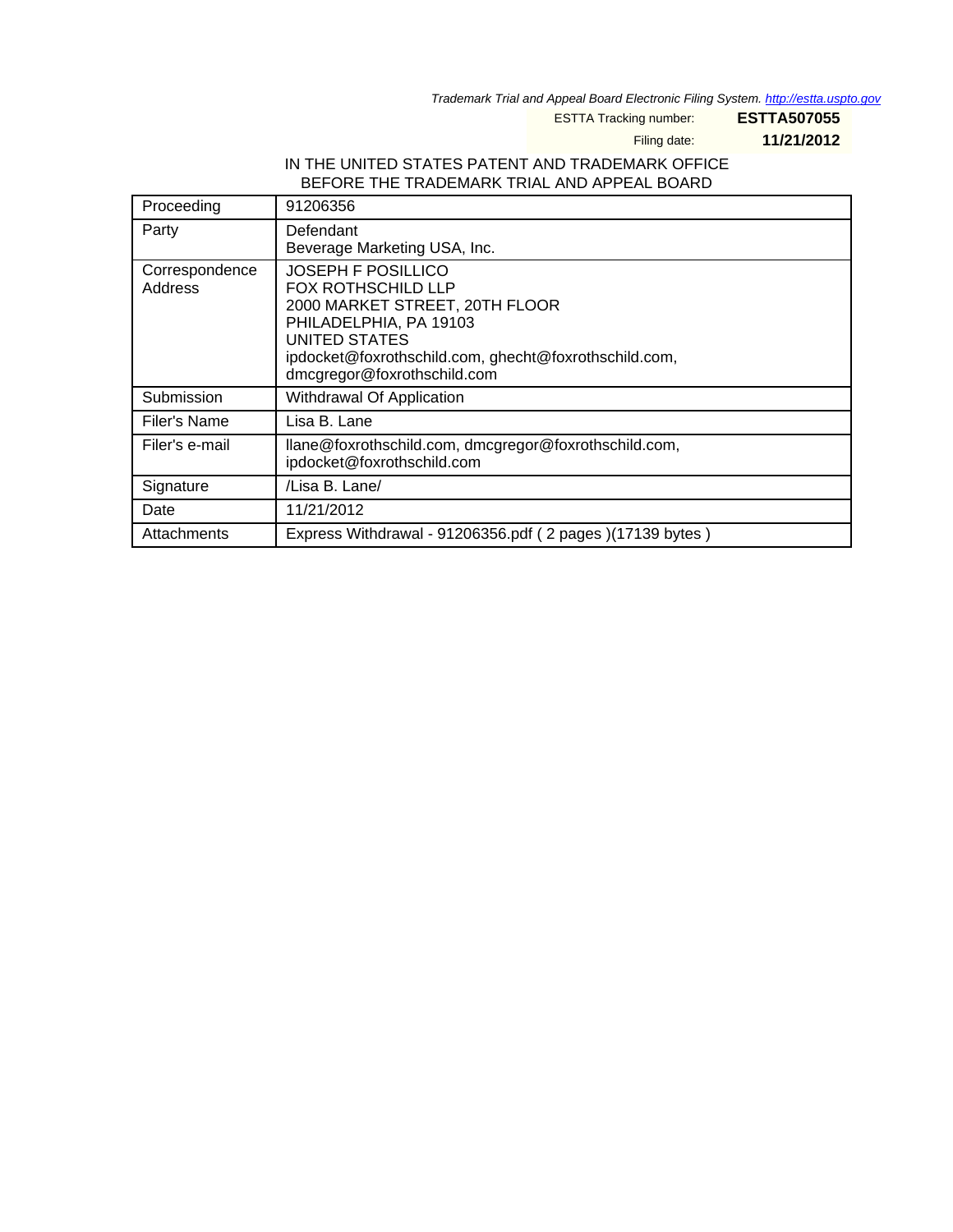### IN THE UNITED STATES PATENT AND TRADEMARK OFFICE BEFORE THE TRADEMARK TRIAL AND APPEAL BOARD

In the matter of Application No. 85448932

| R. C. Bigelow, Inc.           |                |                     |
|-------------------------------|----------------|---------------------|
| Opposer,                      | ٠<br>$\bullet$ | Opposition 91206356 |
|                               | ٠<br>$\cdot$   |                     |
| v.                            |                |                     |
|                               |                |                     |
| Beverage Marketing USA, Inc., |                |                     |
|                               | ٠              |                     |
| Applicant.                    | ٠              |                     |

Commissioner for Trademarks P.O. Box 1451 Alexandria, VA 22313-1451

# **EXPRESS WITHDRAWAL OF APPLICATION**

Applicant hereby expressly withdraws U. S. Trademark Application No.:

85/448,932 for the mark HALF & HALF..

Respectfully submitted,

Date: 21 November 2012 /Lisa B. Lane/

Lisa B. Lane Fox Rothschild LLP P.O. Box 5231 Princeton, NJ 08543-5231 Telephone: 215-299-2900 Facsimile: 609-896-1469 Email: llane@foxrothschild.com Attorney for Applicants